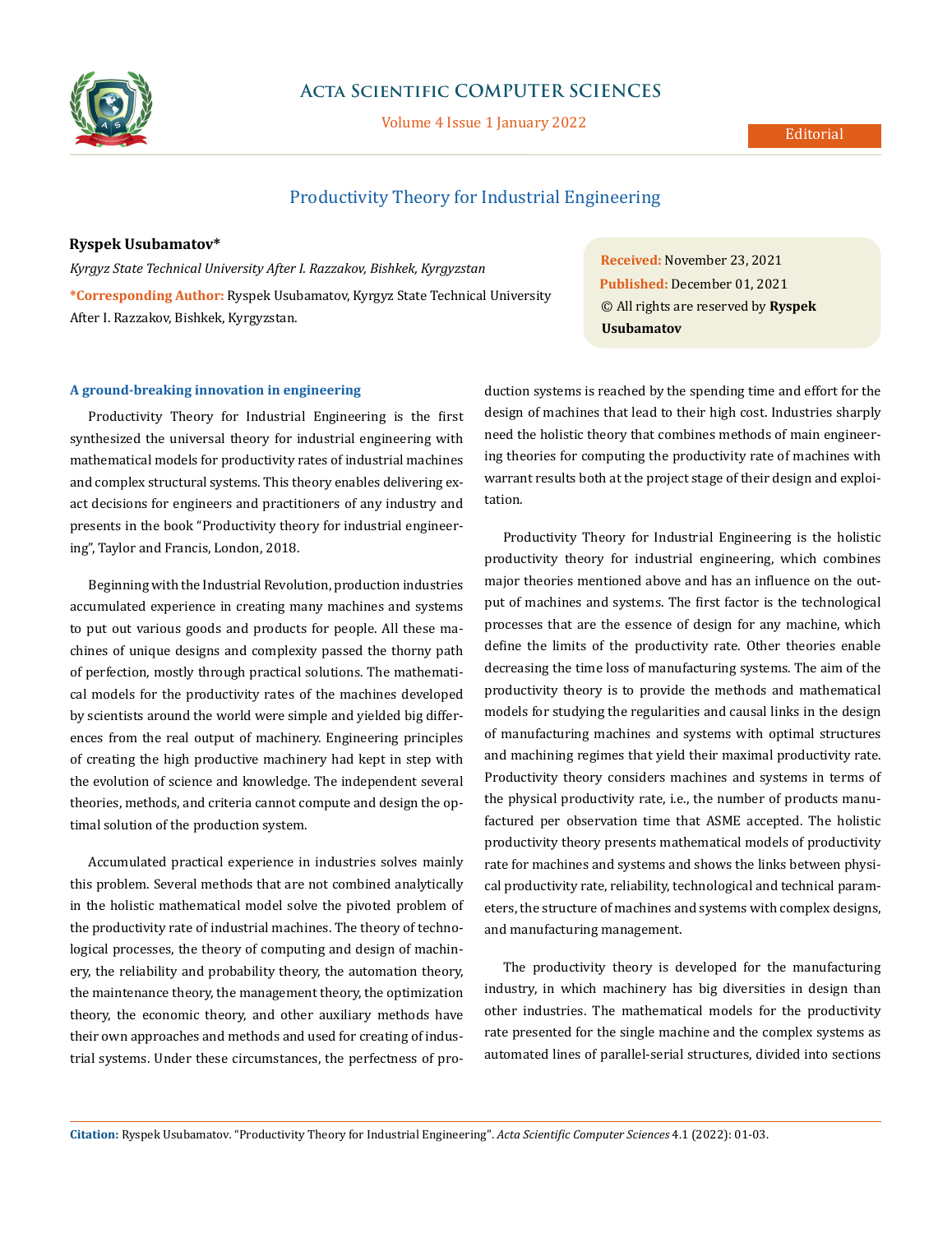with the embedded buffers of the limited capacity. All mathematical models contain the parameters of the technological process, design of machines and stations, structure, reliability, service system, and management. The unique holistic mathematical models enable computing the productivity rate for any complex production systems with high accuracy, defining the optimal machining regimes, optimal structures by the criterion of the necessary and maximal productivity rate. The derived theory is universal and can be used in any industry (transport, chemical, agricultural, food processing, textile, etc.) with technologies of original nature. The productivity theory for industrial engineering presents the unique combination of superb engineering and science and shows profound contributions to humanity.

#### **An innovation brings global benefit to humanity**

Improving the human standard of living has been an important priority since human civilization began. The growth of population and the necessity to improve human life resulted in the Industrial Revolution. Scientists and engineers have seen that the wealth and standard of living can be solved only by creating industrial machines of the high productivity rate that satisfy the necessity of human life by the different goods and products. To solve this problem effectively, it was necessary to work out the productivity theory for industrial engineering. The productivity theory for industrial engineering presents a profound impact on engineering science. Manufactures can compute for a short time, design and exploit the industrial machines and complex structural systems with a warranty of the high output that is defined by the necessity of population.

The productivity rate of industrial systems is the primary task of any industry in the world. The index of the machinery's productivity rate is a major component of the microeconomics, which is part of the macroeconomics. The theory of the labor productivity or macroeconomics of the state considers the ratio of the output (productivity rate) to the input of labor (fixed and variable capitals). The labor productivity is variable with the time of the economic system service. It grows intensively in the first years of functioning, then the growth is decelerating and monotonically comes to its limit. With the years of service, it becomes obsolete and does not respond to the marketing environment. It means the economic system should find ways for constant growth and not to be bankrupt. To have high labor productivity is necessary to create new production systems with a high productivity rate. The combination

02

of the productivity theory for industrial engineering and labor productivity enables solving analytically the complex problem of the optimal years of service of the economic system by the criterion of maximal labor productivity. The productivity theory of industrial engineering has a direct influence on the labor productivity and economy of the state. The holistic theory an compute optimal designs of the production systems of different structures by the criterion of the maximal productivity rate. This theory is a powerful tool for economists that can predict the time for the launch of the engineering system with a high productivity rate, which satisfies the state demand for goods and products at a global scale.

In addition, the profound impact of the productivity theory for industrial engineering is to perfect the industrial engineering systems that fabricated goods and products for a population to lift the standard of living of a human. Universities will give his theory to students that will work at companies and improve the production systems and economics. The productivity theory of industrial engineering plays a key role in developing engineering systems and economics of states that will have profoundly affected human life. Increasing the productivity rate of the production system leads to a decreasing the cost of the output products, increasing purchasing ability of the population, and lifting up the standards of living.

#### **Researchers have had a pivotal role in this development**

- • Over two centuries, scientists and engineers found many solutions to increase labor productivity. The early  $20<sup>th</sup>$ century brings forward F. W. Taylor, H. Fayol, C. I. Barnard, H. Ford, and others which solutions were based on management and organizational theories of production processes with the labor force having the physical limits. Their management and organizational theories led to significant breakthroughs and shaped modern methods of mass production and structural organization in industrial practices. The creation of industrial machines with a high productivity rate is beginning in World War 1. Since that era, levels of industrial automated machines of the high productivity rate have grown exponentially throughout much of the world.
- The engineers and researchers J. P. Womack, D. T. Jones, and D. Roos have seen that the machine will change the world because the labor force has limits in productivity rate. O. Taiichi, H. Gienke, R. Kämpf, D. McCallum, T.